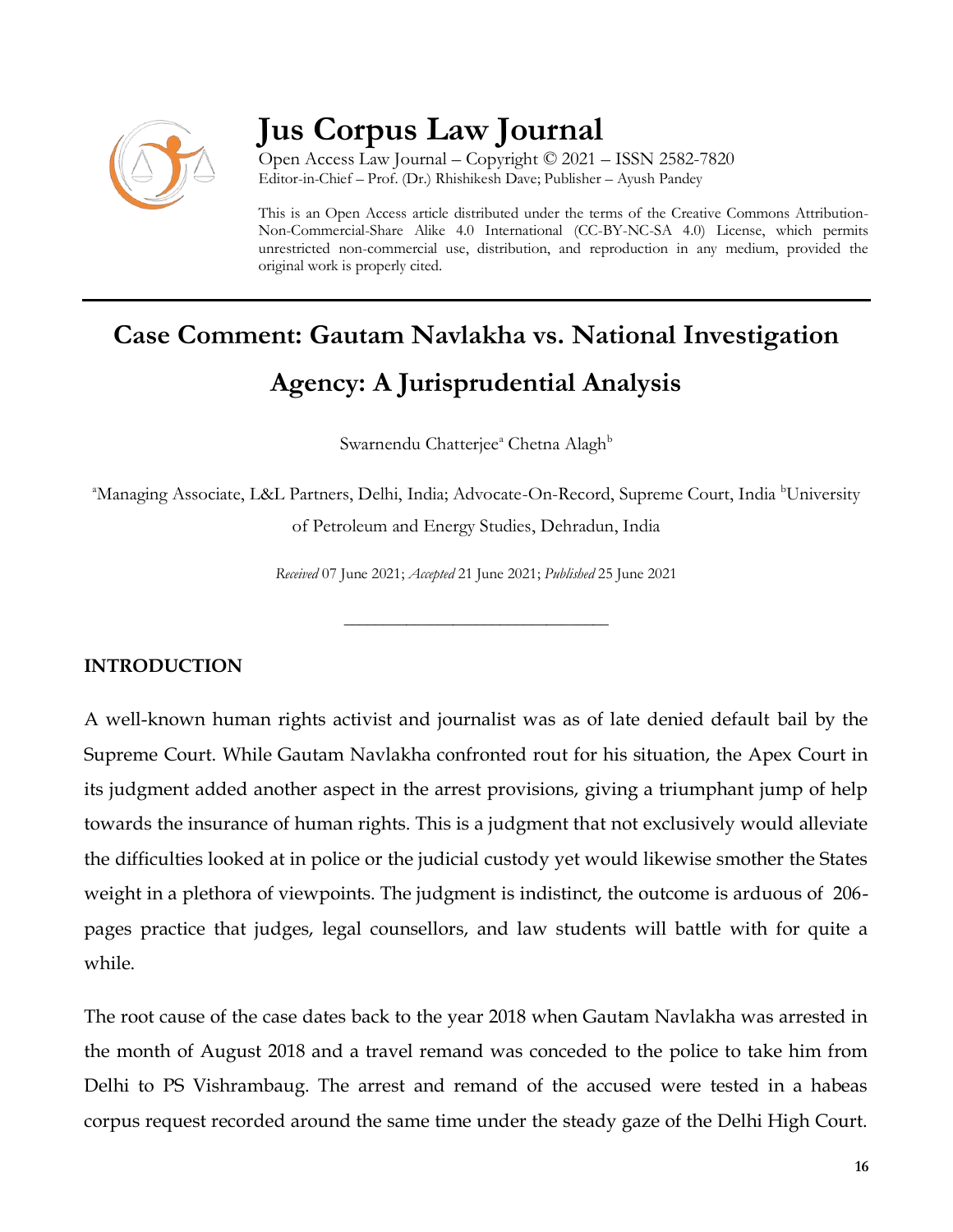Since it couldn't hear the request on a similar date, the High Court decided that he be confined under "house arrest" till the decision of the Apex Court. Afterward, in a different public interest litigation case known as the Romila Thappar Case<sup>1</sup>, the Apex Court broadened the time of house arrest of the Appellant till it could conclude the hearing.

In this case, the Supreme Court passed the judgment affirming the decision of the Bombay High Court. Navlakha was arrested and remanded to authority by the Court and the provisions of his guardianship were altered by the High Court till it heard the habeas corpus request. In June, the Navlakha raised a request for default bail under the steady gaze of the NIA Court (Special Court) in Maharashtra. When custodial detainment during examination crosses certain periods and the examination is yet to be finished up, it triggers an option to bail for the wrongdoer under Section 167 of the Code of Criminal Procedure (CrPc), 1973.<sup>2</sup>

The time period of the house arrest of 34 days was not included in the time period of being in custody. Navlakha had argued to include that period of 34 days as "duration of custody" but the Special Court (NIA) rejected the same and following such rejection he approached the Bombay High Court for the same but the High Court rejected the plea by stating that there was no reason to interfere with the decision of the Special Court (NIA). Thereafter, Navlakha approached the Supreme Court. The impugned "house arrest" was due to the Bhima Koregaon case in which many social activists were held guilty. Navlakha was one of them. <sup>3</sup>But now, house arrest was being termed as illegal and not being included in the conviction period. This is leading to illegality in the right of default bail and after being denied such right, Navlakha approached the Supreme Court. Previously in High Court, the house arrest of the appellant was found to be illegal. Based on the illegality of the remand and house arrest, the appellant was not granted bail as per section 167(2) of CrPC.<sup>4</sup>

 $\overline{a}$ 

<sup>1</sup> *Romila Thapar v Union of India* (2018) 10 SCC 802

<sup>2</sup> Code of Criminal Procedure Act 1973, s 167

<sup>3</sup> Legal Correspondent, *'*Bhima Koregaon case: SC dismisses bail plea of Gautam Navlakha' (*The Hindu*, 12 May 2021) [<https://www.thehindu.com/news/national/bhima-koregaon-case-sc-dismisses-bail-plea-of-gautam](https://www.thehindu.com/news/national/bhima-koregaon-case-sc-dismisses-bail-plea-of-gautam-navlakha/article34539998.ece)[navlakha/article34539998.ece>](https://www.thehindu.com/news/national/bhima-koregaon-case-sc-dismisses-bail-plea-of-gautam-navlakha/article34539998.ece) accessed 15 May 2021

<sup>4</sup> CrPC Act (n 2), s 167(2)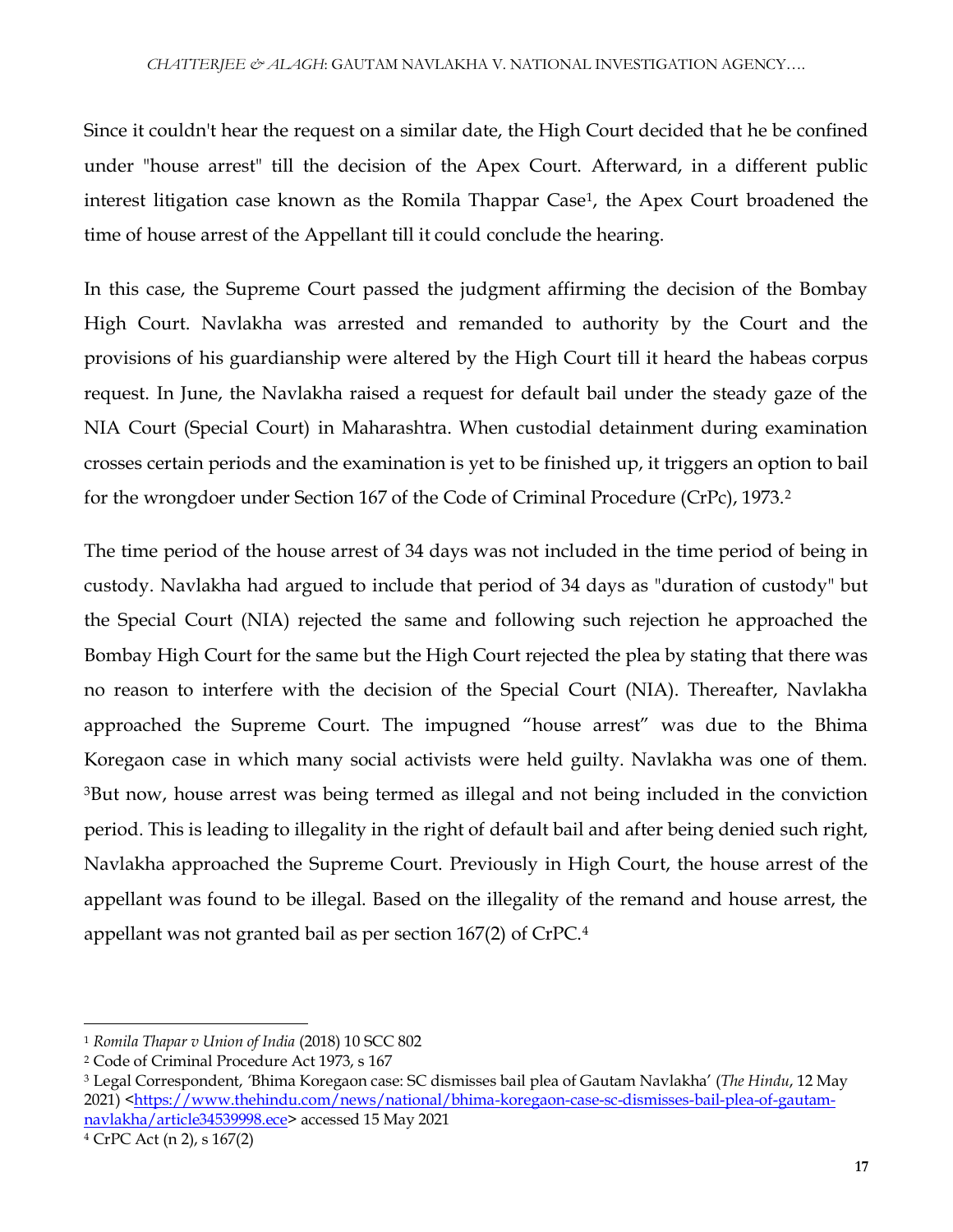On 12th May 2021, the Hon'ble Supreme Court while delivering the Judgment in the case of Navlakha, accorded the freedom to all sub-ordinate and higher courts to interpret house arrests in suitable cases as a substitute type of detainment under Section 167 of the CrPC. The Supreme Court was considering an appeal filed by Gautam Navlakha in which the issue, whether the time of 34 days spent under house arrest will count while considering the time of 90 days under Section 167 CrPC?

#### **WHAT WAS THE REASONING BEHIND THE SUPREME COURT JUDGMENT?**

The Supreme Court while considering the Appeal saw that since the request for house arrest was not explicitly passed by the Magistrate in the instant case and therefore, it could not be said that the required time of 90 days would incorporate 34 days of house arrest. While choosing this issue, the Supreme Court likewise examined the issue as to whether a request for house arrest, other than police remand and judicial custody, as given under Section 167 of CrPc could be passed by the Magistrate? Or then again, to lay it out plainly whether the concept of house arrest will frame as a part of custody under the Section 167 Cr.P.C.?

Addressing the above question, the Supreme Court saw that in suitable cases, it will be available to Courts to provide for house arrest under Section 167 of CrPc. Notwithstanding, rules like age, medical issue, precursors of denounced, nature of wrongdoing will be fundamental terms to implement the request for house arrest.

The main issue that Supreme Court pointed out was not against "the legality of house arrest" but "interpretation of house arrest under section 167 of CrPC". It was also stated that the right to Default Bail is a Fundamental right and the decisions passed in this matter cannot be without reasoning. However, in the present case, the Supreme Court did not deem it appropriate to grant Navlakha the relief of default bail under Section 167 of the Code of Criminal Procedure.

#### **HOUSE ARREST AND DEFAULT BAIL UNDER CRIMINAL PROCEDURE CODE**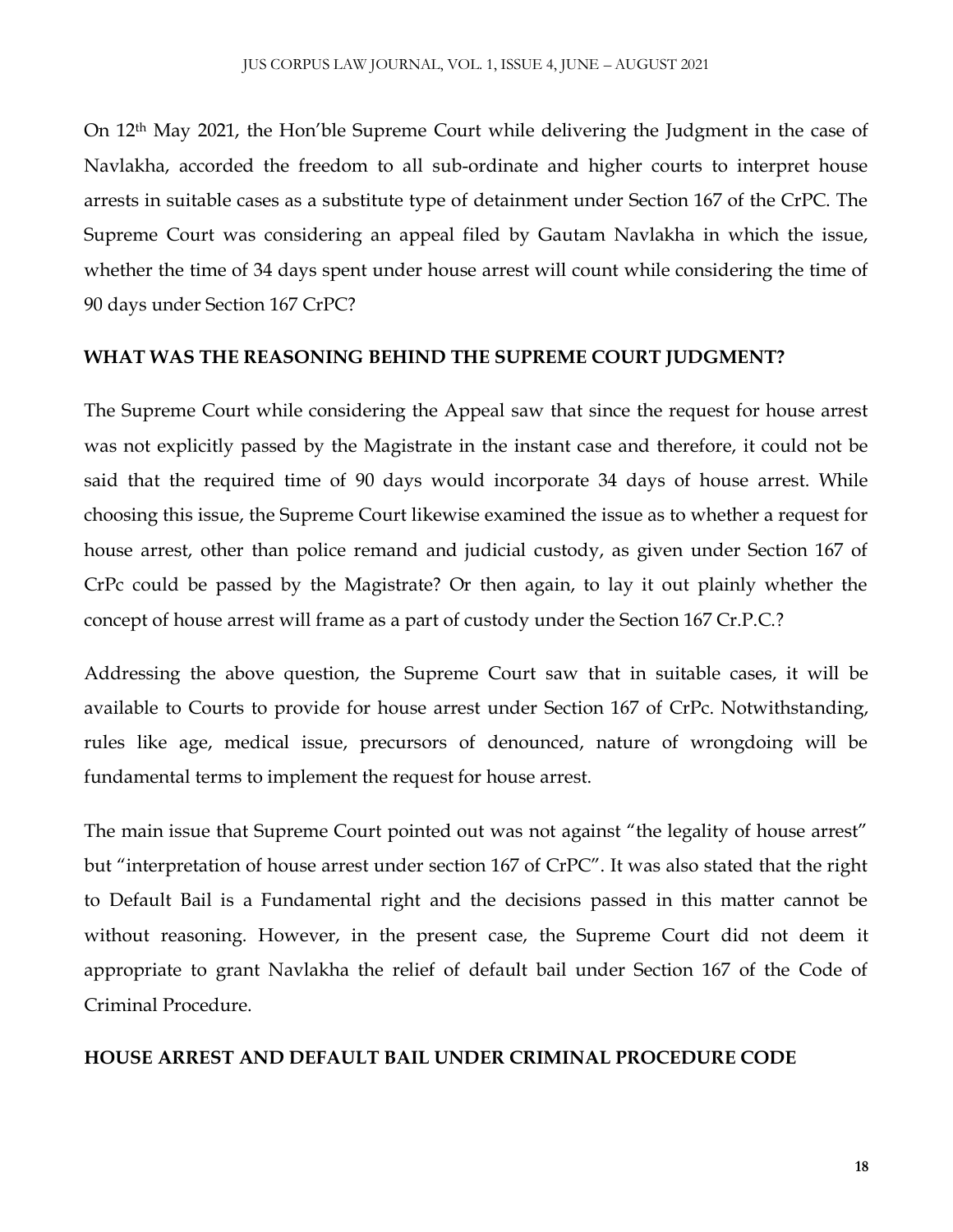The concept of House Arrest is not distinctively mentioned under the Code of Criminal Procedure Act, 1973. Further for understanding the concept of default bail, we should first know a portion of the fundamental guidelines and systems identified with making an arrest, custody, and the authority.

Firstly, Police Custody refers to care in which the actual care of the denounced is with the Police and the accused is held up in a lock-up of a police station. Secondly, under Judicial the denounced is stopped in the focal prison and is under the authority of the Court.

Provisions of making an arrest are stated under Chapter 5 whereas systems identifying with FIR and police examination have been provided under Chapter 12 of the Code of Criminal Procedure Act, 1973. Under Section 57 (Chapter 5) of CrPC<sup>5</sup>, an individual can't be kept in police guardianship for more than 24 hours without producing him before the Magistrate or the Designated Court as the case may be. Thereafter, the Police/Investigating Agency has to seek remand for police custody. But, imagine a scenario in which the examination couldn't be finished within 24 hours. Here, Section 167 (Chapter 12) comes for salvage. It gives a few techniques when an examination by the police isn't finished within 24 hours of arrest. Under Section 167(2)<sup>6</sup>, the Magistrate has the power to further expand the confinement of blamed for a period of 15 days so the researching officials could profit more opportunity to ask and explore working on this issue. Here, it is critical to recollect that for such multi-day period confinement, the Magistrate can approve to keep the accused either in the police or the judicial custody.

If the examination couldn't be finished even in the span of 15 days. In such cases, the Magistrate is additionally empowered to approve the confinement for a time of two after sets. Firstly- A time of 90 days, if the offence carried out is to such an extent that it is culpable with death, detainment forever, or detainment for more than 10 years. Secondly- A time of 60 days, if some other offence (aside from the above provision) is submitted.

 $\overline{\phantom{a}}$ 

<sup>5</sup> CrPC Act (n 2), s 57

<sup>6</sup> CrPC Act (n 2), s 167(2)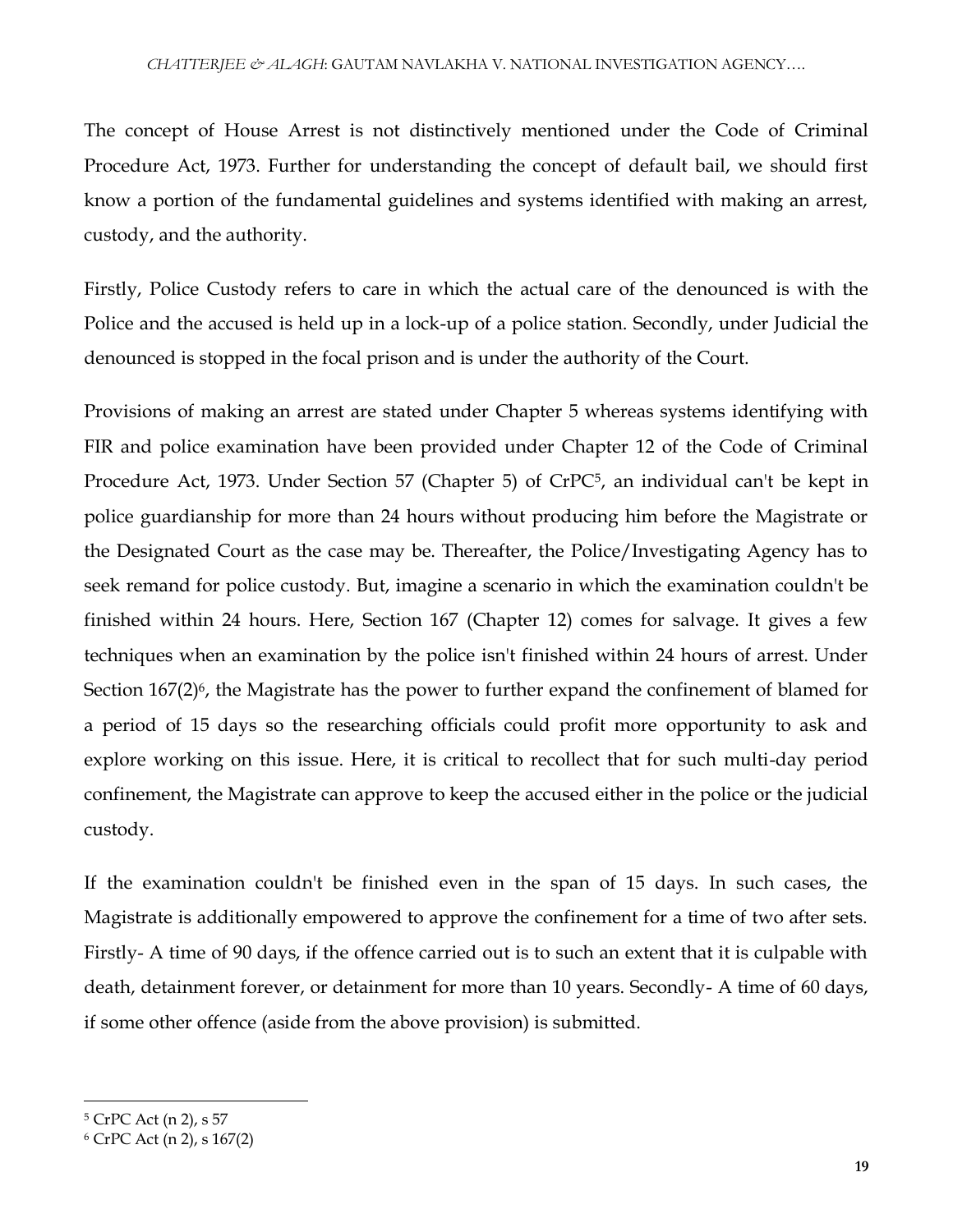In the case of Activist Gautam Navlakha in the Bhima Koregaon case claimed in his petition for default bail as the National Investigation Agency (NIA) did not file the charge sheet within 90 days. This acted as a ground for non-grant of default bail to the appellant.

## **CAN REMAND POWER UNDER SECTION `167 CRPC ALSO BE EXERCISED BY COURTS SUPERIOR TO THE MAGISTRATE?**

Let us take a case where-After the remand is ordered, for a time frame of 15 days out of which 10 days is spent via the police custody and 5 days via judicial custody, but further, the magistrate increases an accused on bail. Then the High Court in this case meddles with the order of giving bail on the basis that bail should not have been allowed. Resultantly, the person who based on the order of bail has come out of jail custody, is put back into custody (Police or Judicial).

This order granting custody is the one passed by the High Court thus it cannot be looked upon as one which isn't moored under Section 167 of the Cr.P.C. In this manner, we would believe that however the power is vested with the Magistrate to arrange remand by way, of suitable jurisdiction practiced by the superior Courts, ( incorporating the Court of Sessions acting under Section 439) <sup>7</sup> the power under Section 167 could likewise be practiced by Courts which are superior to the Magistrate.

The Supreme Court interpreted thus -"*Consequently, while normally, the Magistrate is the first Court which would practice the power to order the remand under Section 167, the use of the power done by the Superior Courts which would bring about the custody (police or judicial) being ordered ordinarily by the predominant Courts which includes the High Court, would surely be the custody to ascertain the period inside which the charge sheet should be documented, fizzling with the blamed secures the legal option to default bail. We have additionally seen the perceptions of this Court. In such conditions, broken times of the custody can be checked whether authority is endured by the request for the Magistrate or unrivalled courts. If the examination stays inadequate after the care, regardless of whether nonstop or broken periods sorted out arrives at the imperative time frame; default bail turns into the* 

 $\overline{\phantom{a}}$ 

<sup>7</sup> CrPC Act (n 2), s 439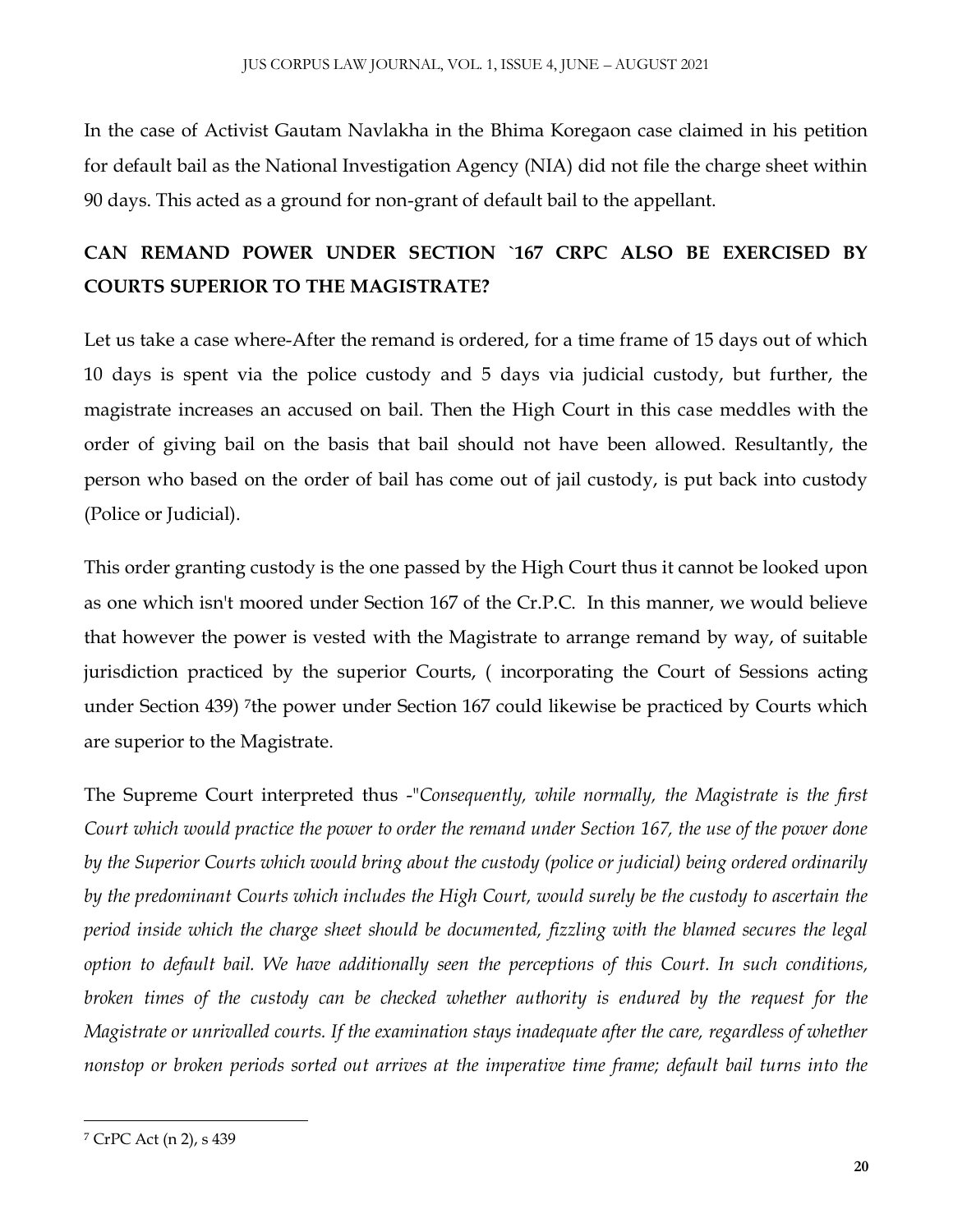*privilege of the confined individual*. *Similarly, when a request in bail application is placed in issue, orders passed bringing about keeping the denounced would whenever passed by a prevalent court will be under Section 167 of CrPC*."

## **DOES THE RIGHT TO DEFAULT BAIL REQUIRE A WIDER MEANING UNDER "FUNDAMENTAL RIGHTS"?**

In the case of Fakhrey Alam v. the State of UP<sup>8</sup>, it was held by the Supreme Court that the right to Default bail under the first proviso of Section 167(2) of CrPC is not just a mere statutory right but a fundamental right too.

The right to Default Bail has been enshrined as a fundamental right under Article 21 of the Constitution. It protects people from being jailed on offences that they may have not committed or any other such situation. Looking at the present scenario in the Gautam Navlakha case, default bail has not been granted to him because of the illegality of remand and house arrest. However, this does not constitute any of the mistakes committed by Gautam Navlakha himself.

In the case of Bikramjit Singh v. the State of Punjab, <sup>9</sup>a 3-judge bench of the Hon'ble Supreme Court has held that the option to default bail is definitely not a simple statutory right under the primary stipulation to Section 167(2) CrPC. However, is essential for the procedure set up by law under Article 21 of the Constitution of India, which is, thusly, a crucial right allowed to a blamed individual to be granted bail once the conditions of the main stipulation to Section 167(2) are satisfied. Further, in the case of S. Kashi v. State, 10it was held by the Supreme Court that the right to default bail is indefensible right.

This paves a way for a wider perspective of default bail as a fundamental right. As Gautam Navlakha at the time of house arrest was unaware that the process of remand was not legal, it created a fuss for him. For dealing with such complicated situations, the fundamental rights of

 $\overline{\phantom{a}}$ 

<sup>8</sup> *Fakhrey Alam v State of UP* (2008) 6 ALL WC 5724

<sup>9</sup> *Bikramjit Singh v State of Punjab* (2020) 10 SCC 616

<sup>10</sup> *S Kashi v State* (2018) 59 GSTR 346 (ALL)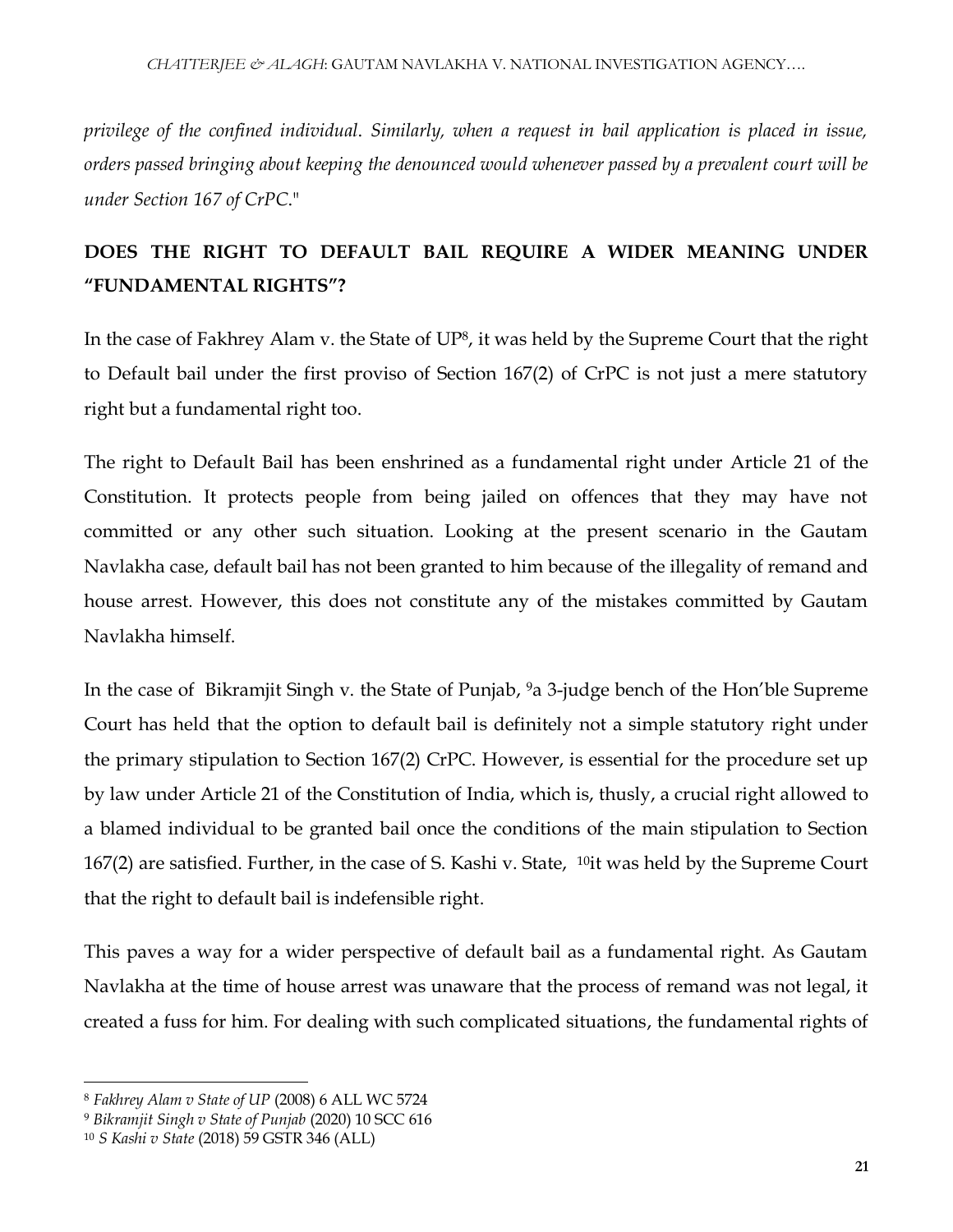people should be looked at by the way of their actions and not people associated with them. As this fails a person from construing to his rights.

#### **HOUSE ARREST - A WAY AHEAD?**

Through this case, the Supreme Court has opened up doors to the legislature to "consider" putting convicts under house arrest and to try not to overpack the prisons.

The Court in its judgment has noticed the jurisprudential part of the arrest. The concept of arrest in India is established on laws giving preventive detainment and since preventive confinement is a type of constrained confinement, house arrest is additionally an authority and constrained confinement.

However, confinement in police or judicial custody is simple and helpful to screen, the equivalent isn't with the concept of house arrest. Extra powers of police and steady observing frameworks will be needed for appropriate oversight of charges under house arrest. Comparable concerns have likewise been seen by Supreme Court.

The Court nonetheless, in its judgment, has cited few benefits of advancing home arrest. It has additionally referred to different measurements to feature issues identified with congestion and support expenses of penitentiaries and how the concept of house arrest can beat them. According to Supreme Court's perception, in India, there is a huge measure of congestion in prisons and by advancing house arrest, this overcrowding can be kept away from. The Court additionally referenced that a financial plan of Rs. 6,818 Crores is allotted towards the support of such detainment facilities and it further observed that subsequently, house arrest could help in diminishing the financial burden of the State.

### **CONCLUSION**

Gautam Navlakha's case has convinced the Court to look into the concept of House Arrest. It would doubtlessly alleviate the shortfall of opportunity under police or legal custody for some and particularly for individuals who are not in-your-face crooks. Even though there could be a few intricacies in the concept of house arrests like inappropriate checking or non-dutifulness